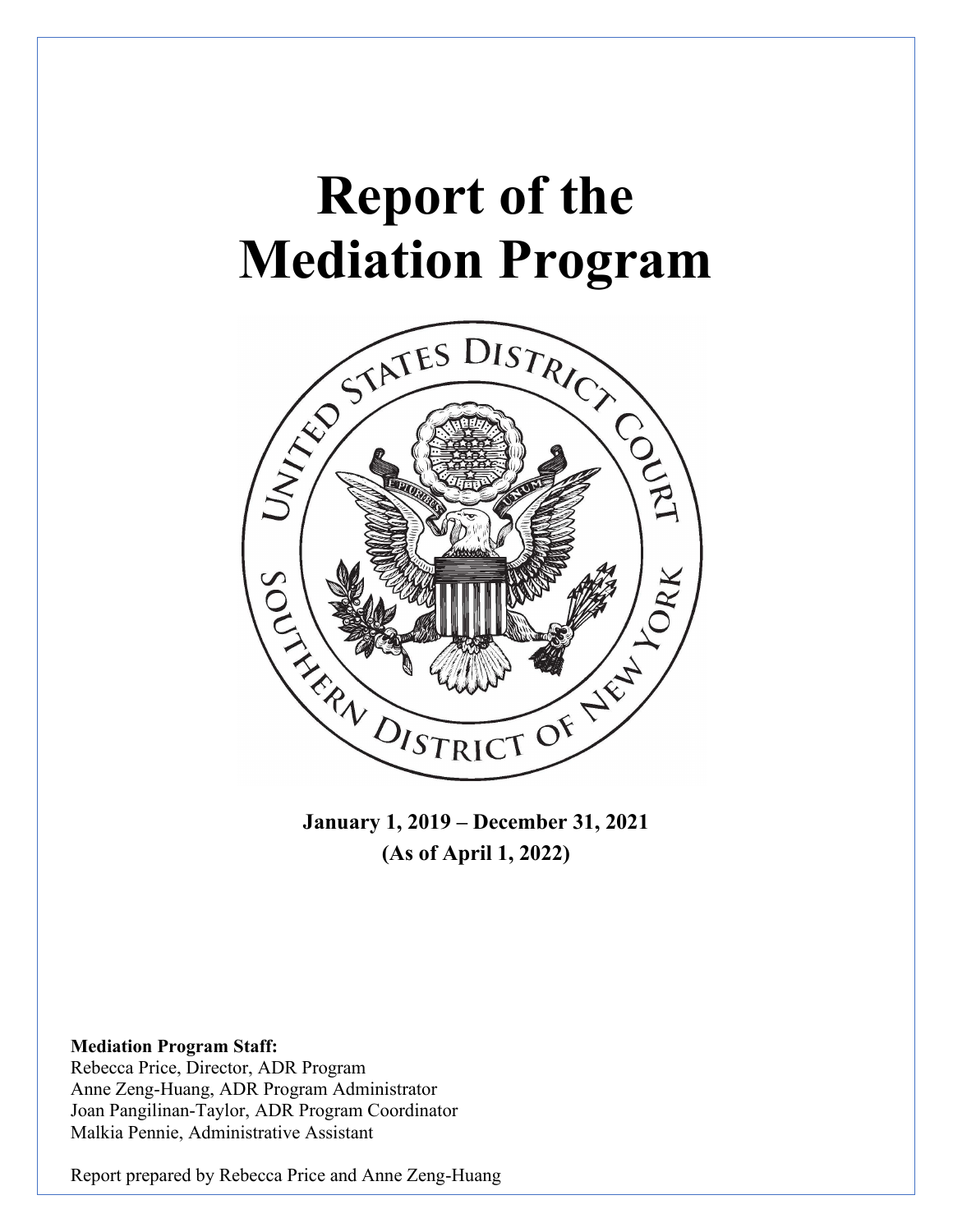#### **INTRODUCTION**



It is with great pleasure that I offer this introduction to a report of the Court's Mediation Program. This report spans three years (2019-2021). While much of our world changed dramatically during the pandemic, the functioning of the Court's Mediation Program stayed mostly the same (with the exception of the advent of remote mediation). The program retained all of its key design features: volunteer mediators, randomized assignment, and early referrals to mediation for most participating cases. Perhaps most surprising, the settlement rate for 2019 and 2020 was identical (61%) and though many matters are still open, 2021 looks like it will also be the same.

| Approximate $#$<br>of Civil Filings | Total # of<br>Mediation<br>Referrals | % of Mediated<br><b>Cases Settled</b><br>(YTD) |
|-------------------------------------|--------------------------------------|------------------------------------------------|
| 2019: 11,980                        | 2019: 1800                           | 61%                                            |
| 2020: 11,119                        | 2020: 1284                           | 61%                                            |
| 2021: 11,227                        | 2021: 1483                           | 59%                                            |

Community engagement is a feature of the Mediation Program and these years were no exception. The Mediation Program partnered with many other organizations to enhance services to mediators and litigants, including community mediation centers, schools, bar associations, and the New York State Unified Court System. On behalf of the judges of the

Southern District of New York, I offer my commendation to the Mediation Program which continues to offer such exemplary service to the bench and bar. I also encourage judges and litigants to think creatively about sending more matters to mediation. The benefits are obvious.

> Hon. Gregory H. Woods Chair of the Mediation Services Committee

#### **EXECUTIVE SUMMARY**

The U.S. District Court for the Southern District of New York has offered mediation to litigants since 1992. In the last decade, the program has specialized in providing early mediation services in a wide range of cases. Each year, over half of the matters referred to mediation resolve, many before a pre-trial conference has been held. The success of this program saves resources for parties and the Court and provides access to creative resolutions not available through traditional litigation.

The following report provides statistical and other information about the Court's Mediation Program from 2019-2021. The time span of the report is significant in that it tracks data from just before and during the Coronavirus pandemic which began to impact Court operations in March 2020. As with many other Court offices, the pandemic prevented services from being delivered as usual and, therefore, was an opportunity for innovation. Key program changes were made so staff could work remotely. All in-person mediations scheduled for the last two weeks of March were adjourned, and by April 2020 the program was convening mediation over various remote platforms. Despite unavoidable Covid interruptions of many court functions, the Mediation Program proceeded largely on its usual schedule with work arounds.

The number of referrals to mediation reflect the impact of Covid on the Court's docket. In 2019, there were 1800 referrals to mediation, which was an all-time high for the program. Overall civil filings were down in 2020. Notably, though overall mediation referrals for 2020 were also down from 2019, the percentage of cases referred by judges (not automatically) was up by 5%, and settlement percentages did not change.

During the time covered by this report, the Mediation Program enhanced the level of feedback from mediators and parties in an effort to support continuing evaluation and improvement. The program continued to explore

PAGE 1 OF 7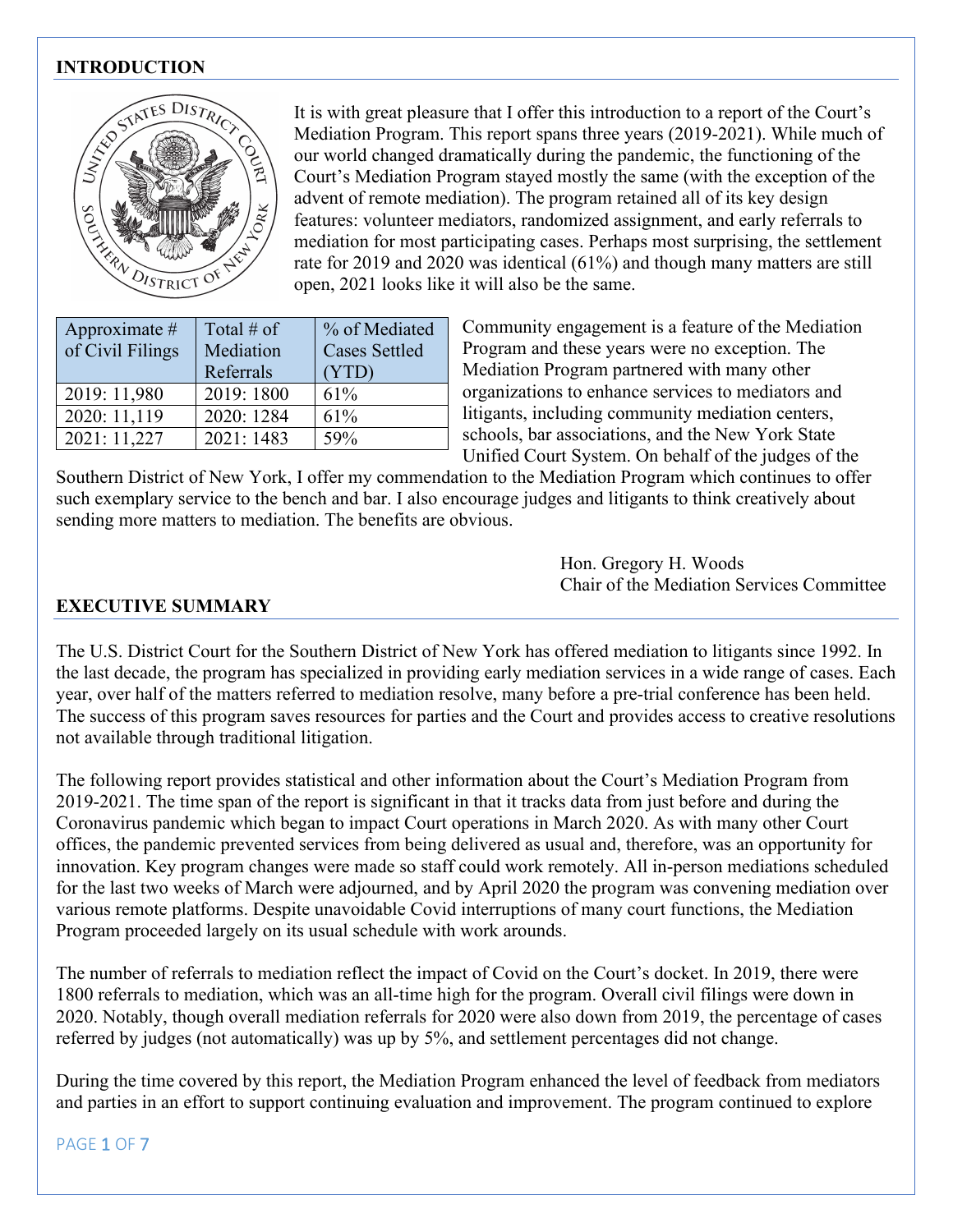and provide new educational opportunities for mediators. The advent of remote technology not only allowed for continued operation of the program but also provided a new forum for mediations that will almost certainly continue after the Covid impact ends. Following is more detailed information about the Mediation Program.

#### **AUTOMATIC REFERRALS FROM 2019 – 2021: EMPLOYMENT, FLSA, § 1983 PLAN**

The following chart provides information about referral numbers and settlement rates for cases in our automatic protocols: FLSA, counseled employment discrimination, and Local Civil Rule 83.10 ("the § 1983 Plan"). In each category, filings/referrals dipped in 2020 and bounced back in 2021, though none returned to prepandemic numbers. The settlement rates for employment and FLSA cases have been consistent since the inception of these protocols, and for the § 1983 Plan since 2016, demonstrating the variability in early settlement rates for different types of cases.



#### **JUDGE-REFERRED CASES: REFERRAL NUMBERS AND SETTLEMENT RATES**

Total referrals from judges (non-automatic) decreased 22% (916 to 714) from 2019 to 2020. However, this same period represented an increase of this referral type as a percent of the total referrals to the Mediation Program. In 2020, judge-referred matters were 56% of the total referrals.

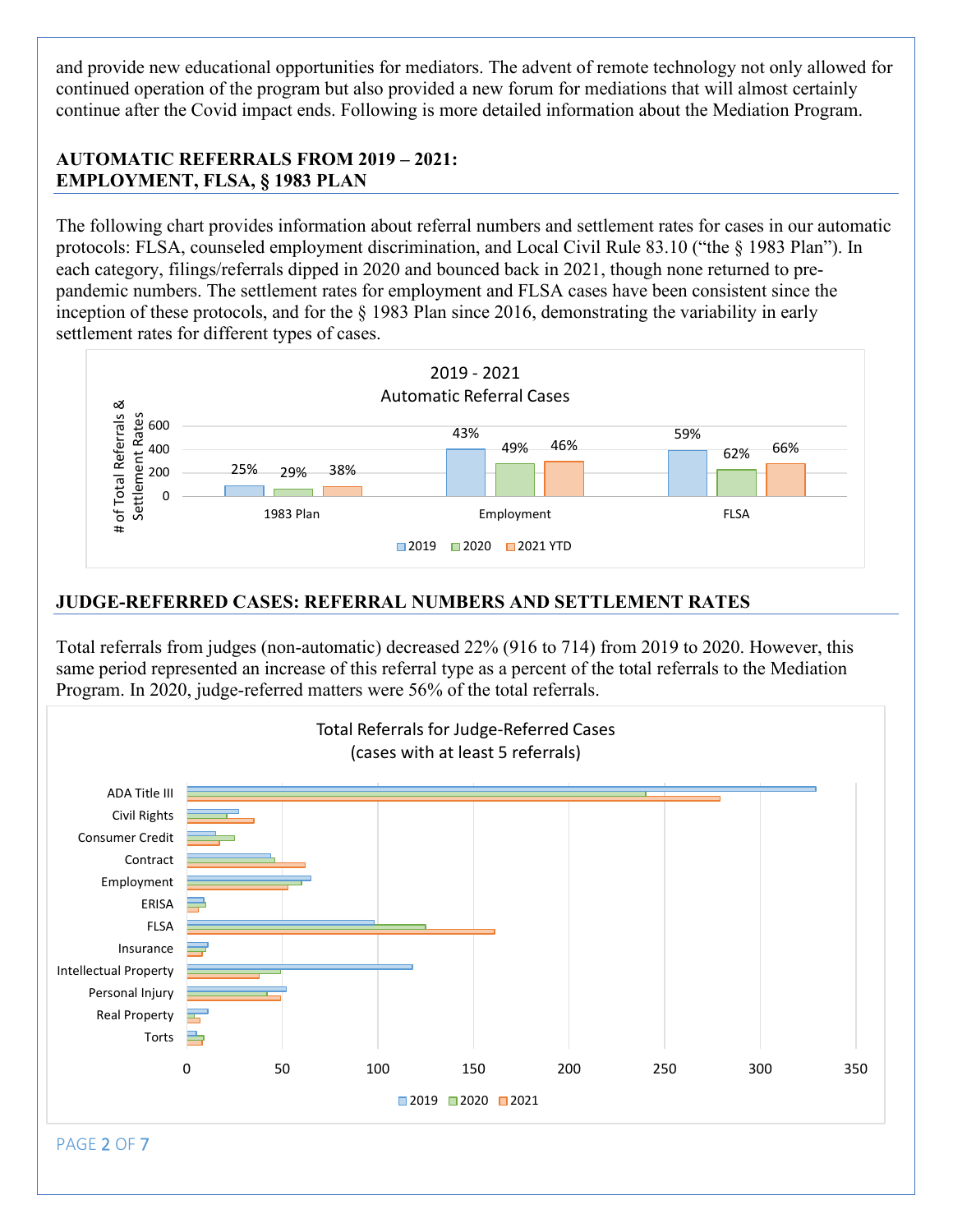The overall settlement rate for judge-referred cases was 67% in 2019, 63% in 2020, and is 66% in 2021 – though many matters are still open.



## **PRO SE EMPLOYMENT CASES: REFERRALS AND SETTLEMENT RATES**

From 2019 to 2020, total pro se employment referrals dropped from 93 to 47, with an increase to 66 in 2021. In 2019 and 2020, settlements for these matters were approximately 59%. Though many 2021 matters are still open, the settlement rate is currently 75%.



#### **SPOTLIGHT: CASES FILED UNDER TITLE III OF THE AMERICANS WITH DISABILITIES ACT, AND CDRCP PILOT**

From 2019-2021, cases filed under Title III of the ADA constituted between 35% - 40% of judge-referred matters. Over 90% of these matters settle, with over half of those settlements occurring prior to a formal session with negotiation assistance from the assigned mediator.

PAGE 3 OF 7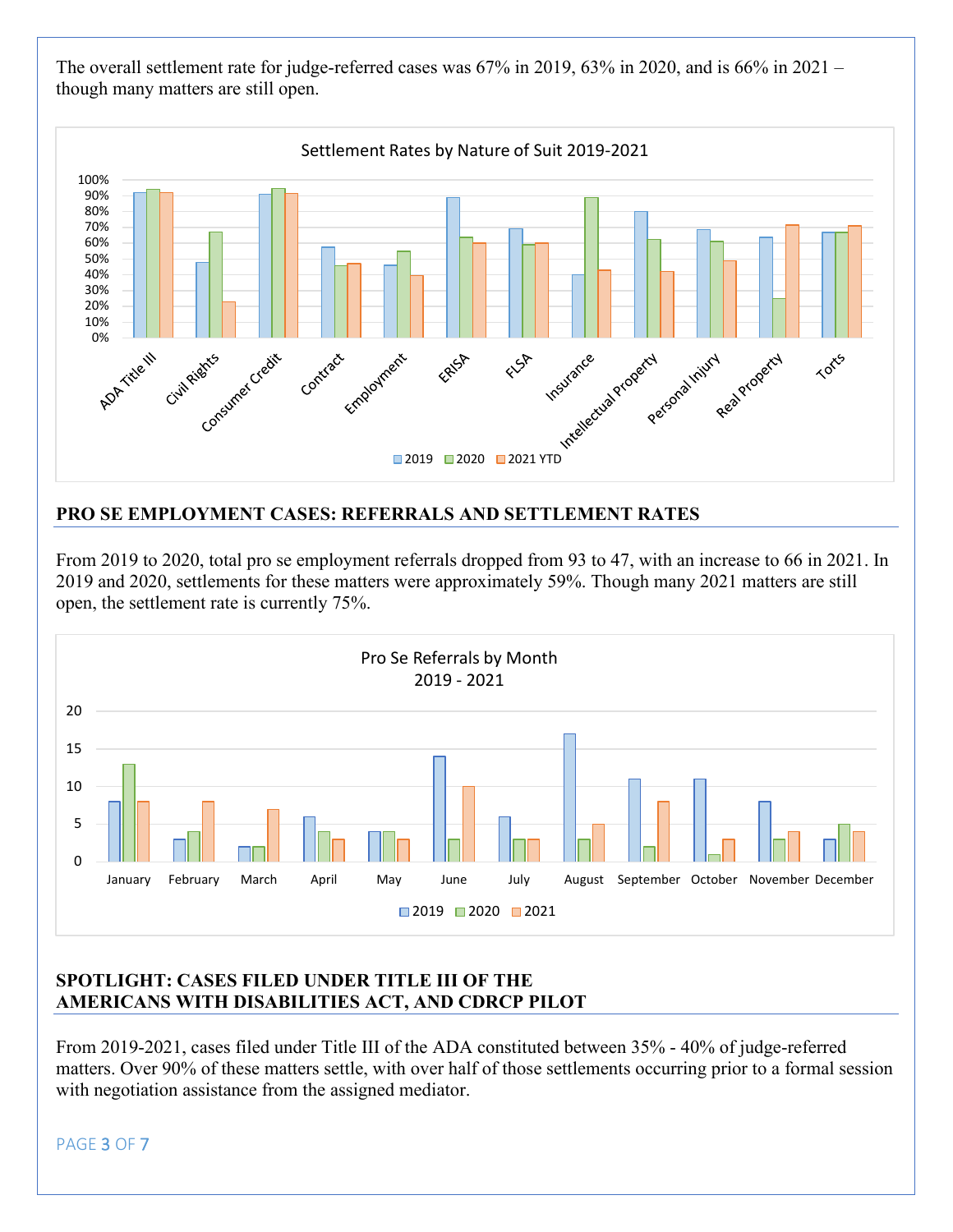

Despite the success of these matters, one challenge has been retaining mediators. In 2019, we commenced a pilot program for ADA Title III cases in partnership with the New York Peace Institute, one of the New York State Unified Court System's community dispute resolution center programs (CDRCP). The goal of the pilot was to explore whether a collaboration could increase the number of skilled and trained mediators to serve on these cases. In 2021, Community Mediation Services, a CDRCP in Queens, joined the pilot. CDRCPs have been the core mediation network in the State of New York for many decades, and they have the highest standards for qualifying mediators of any program in the State.

In August 2021 the Mediation Program offered a two-hour CLE "Mediating Access Under the Americans with Disabilities Act" for both SDNY and CDRCP panel mediators. In addition to training, all CDRCP pilot mediators observe ADA Title III mediations, and then co-mediate one or more until they are ready to mediate independently. Four CDRCP mediators have completed onboarding and have been added to the SDNY roster for ADA Title III cases, and ten CDRCP mediators are currently going through the onboarding process. Since September 2021, the CDRCP mediators have accepted 18 cases for mediation with a settlement rate of 100%.

## **MEDIATORS**

The SDNY has had a roster of volunteer mediators since the advent of the Mediation Program in 1992. Remarkably, some mediators from that initial group have continued to serve the Court in this capacity, and each year the Court adds new mediators. In 2019, there were approximately 260 mediators on the roster, including seven mediators who joined that year. Throughout 2020, approximately 240 mediators continued to mediate,



including four who joined the panel that year. In 2021, the roster had approximately 243 mediators, including three mediators who joined the roster that year. Approximately nine mediators are currently going through the onboarding process.

The pandemic brought about some changes in service by the mediators. Some mediators went on hiatus and/or retired from the program entirely. In September 2021, following efforts to determine who would

PAGE 4 OF 7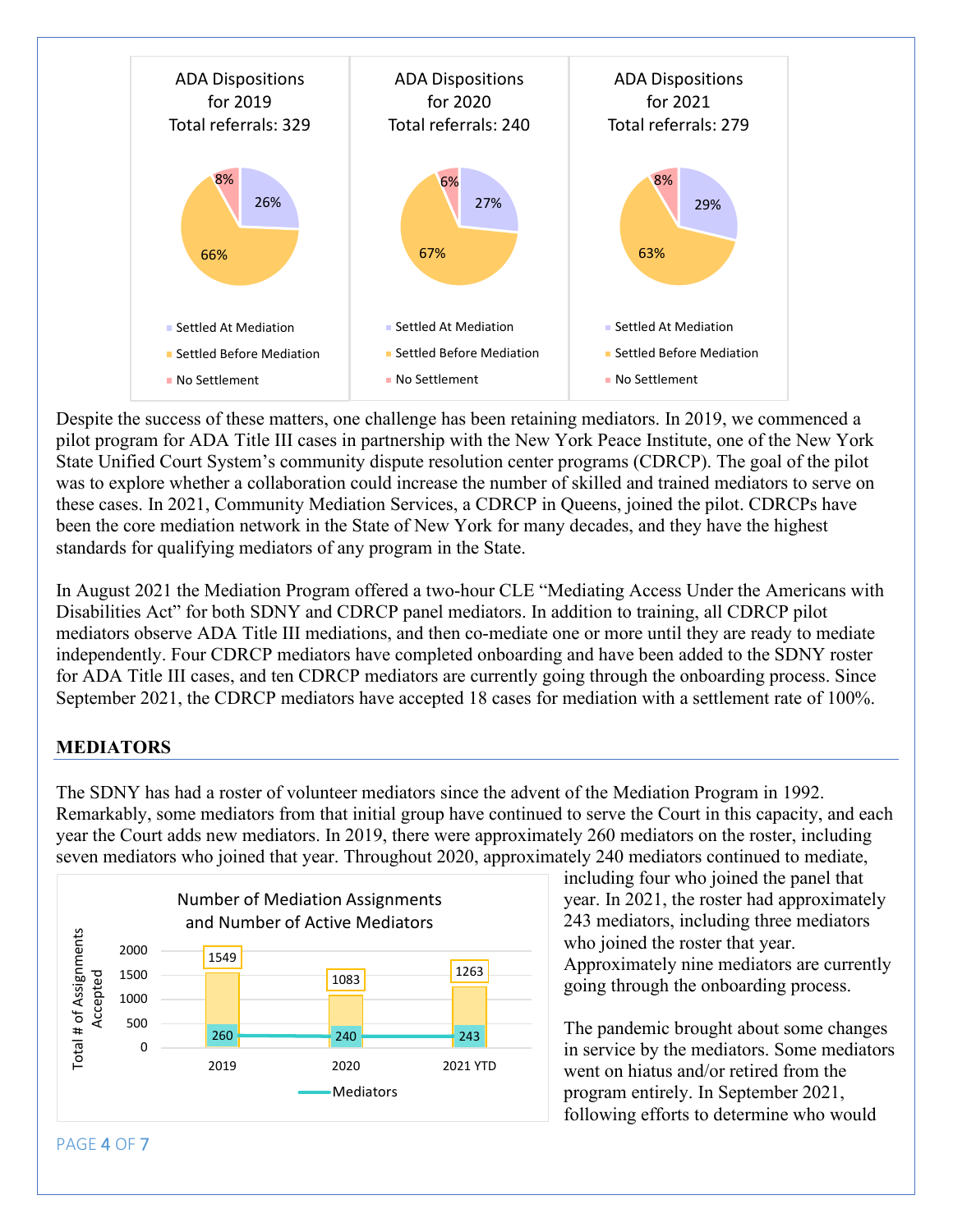permanently retire or rejoin the active roster, approximately 25 mediators who became inactive during the pandemic officially retired from the roster. There were also a number of mediators whose service to the Court increased during the pandemic. This latter group included mediators whose law practices slowed down in the early days of the pandemic, giving them more time to volunteer. The advent of virtual mediation enabled many mediators to accept more matters since they did not have to contend with commuting to the sessions and could mediate regardless of whether they were in New York.



The Mediation Program has continued efforts to train, recruit, and retain diverse mediators. From 2019-2021, the Mediation Program collaborated with the New York State Unified Court System to provide mediation trainings to prospective diverse neutrals across New York State, and convened a panel on starting an ADR practice for diverse attorneys. Recruitment has been most effective through the CDRCP pilot for ADA Title III cases. That group of onboarding mediators is 43% diverse in terms of race/ethnicity, and 79% female, which are significantly higher percentages than the typical pool of applicants to the general roster.

## **POST-MEDIATION SURVEYS IN 2021**

Starting in 2021, increased efforts were made to collect feedback from mediation participants. Prior to this change, less than 5% of cases resulted in the return of a post-session survey. Since 2021, the response rate for surveys has been between 30%-50%. Notable feedback – both positive and negative – is provided to the mediator by the program. When negative feedback rises to the level of a complaint or concern, the Mediation Program contacts counsel for all parties to gather more information. If a complaint is substantiated, the program procedures dictate that a meeting be held with the mediator to discuss and, if necessary, to form a remediation plan. In most instances, an investigation and report to the mediator is sufficient to address the complaint. In some instances, mediators go through remediation and/or have resigned or been removed from the roster.

Examples of Feedback Obtained in 2021

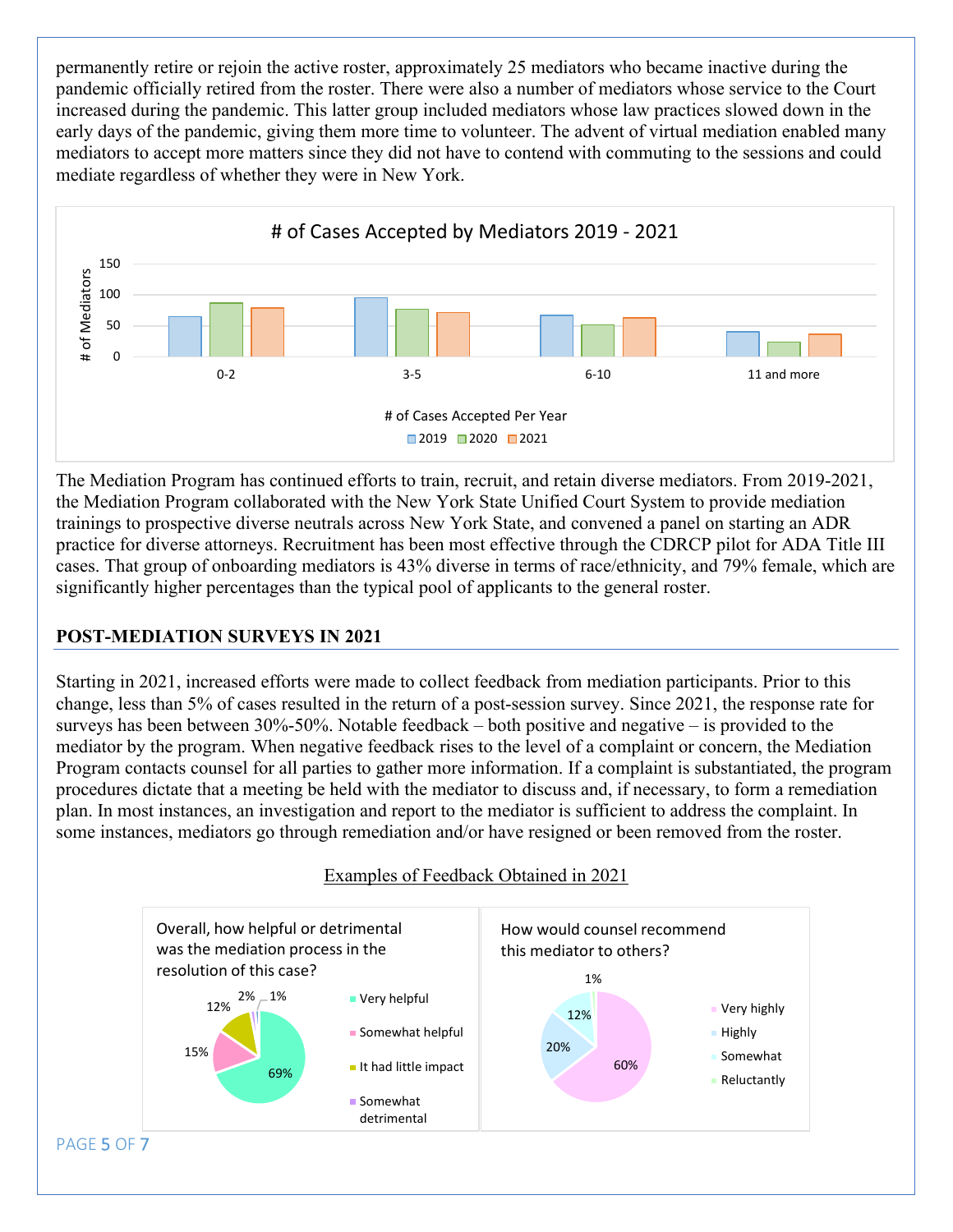## **SOME NOTABLE COMMENTS FROM COUNSEL:**

"(The mediator) was a creative problem solver, understood the issues, and even called outside parties (the worker's comp carrier) to help resolve a lien issue. He was extremely helpful in settling the case and we could not have done it without his assistance."

"(The mediator) showed patience and determination. Because of him, the plaintiff voluntarily discontinued his action against my client. I don't believe this outcome would have been achieved without mediation."

"(The mediator) was terrific in facilitating a fair resolution of the case. The mediation took all day, yet she was incredibly patient and engaged. I appreciated the combination of mediation skill, in-depth knowledge of employment law, and practicality. I would recommend her without reservation to anyone seeking to resolve a case through mediation."

"The program is a critical part of the litigation process and the mediator was superb in helping the parties to compromise and settle."

"(The mediator) was an excellent listener and communicator. He was thoughtful and understanding and spoke effectively. I think the program is well run and should be expanded to the greatest extent possible. The mediator assigned to our case quickly gauged the temperature in the room and worked to bring the parties together."

"(The mediator) was a pleasure to work with throughout the day. Every action had thoughtful purpose and was delivered with sincerity and kindness. One of the best (if not the best) mediator I have had the pleasure to work with."

"I thought (she) was an outstanding mediator. This was a tough case to mediate, and she was very prepared and patient. Her mediation style is my preferred style - she just encouraged the parties to continue to make moves. I would definitely want her as a mediator again."

"(The mediator) was excellent. He worked very hard with us over three remote sessions to resolve the case. (He) was fair, extremely prepared, and obviously reviewed the various submissions; and he was effective at parsing issues and valuations which assisted all counsel in reaching a resolution. I was very impressed with (him). Thank you for the referral."

#### **INTERNAL TRAINING AND MEDIATOR SUPPORT IN 2020 AND 2021**

During the pandemic, monthly practice groups continued to provide an opportunity for mediators to support one another. Approximately 70 mediators were regular attendees at these sessions, now hosted over Zoom, including 16 mediators who joined or returned to practice groups in 2020 and 2021. In addition to the practice groups, in 2020 and 2021 the following trainings were offered to panel mediators: How do you Start when They are Too Far Apart; Get Down Get Settled: The Music of Mediation; and Mediating Access under the Americans with Disabilities Act. In 2020, the Mediation Program started a mediation-related book group to read and discuss: "Mediating Dangerously" (Ken Cloke), "Litigation Interest and Risk Assessment" (Lande, Keet, Heavin), "If I Understood You Would I Have This Look on My Face?" (Alan Alda), "The Guide to Reflective Practice in Conflict Resolution" (Michael Lange), "Ask for More: 10 Questions to Negotiate Anything" (Alex Carter), and "The Person You Mean to Be" (Dolly Chugh). Last, the Mediator Advisory Committee created two tip sheets for panel mediators: The Mediator's Opening (Remote Mediation Supplement) and Conflicts: The Duty to Investigate, Disclose, Recuse.

PAGE 6 OF 7